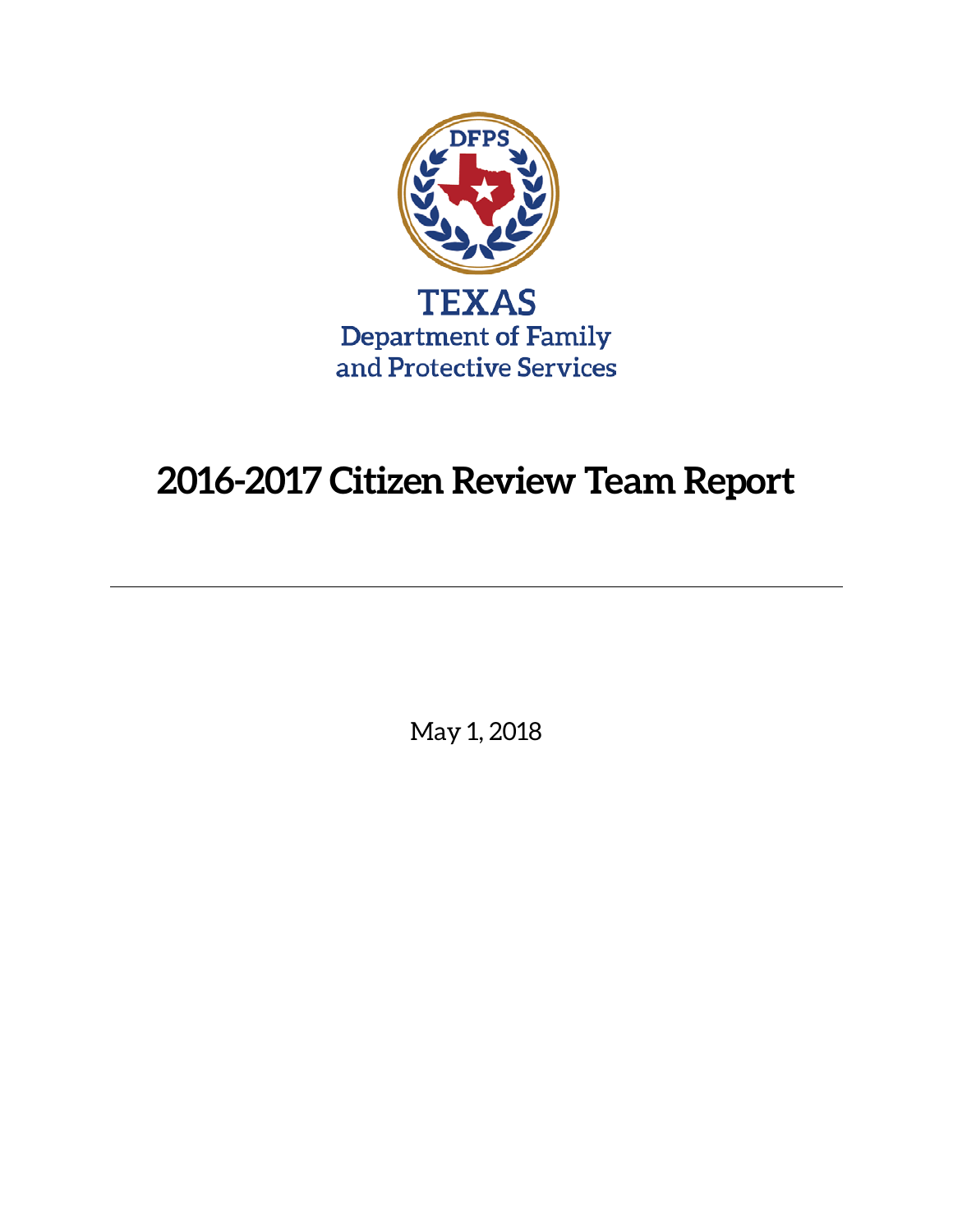## **Table of Contents**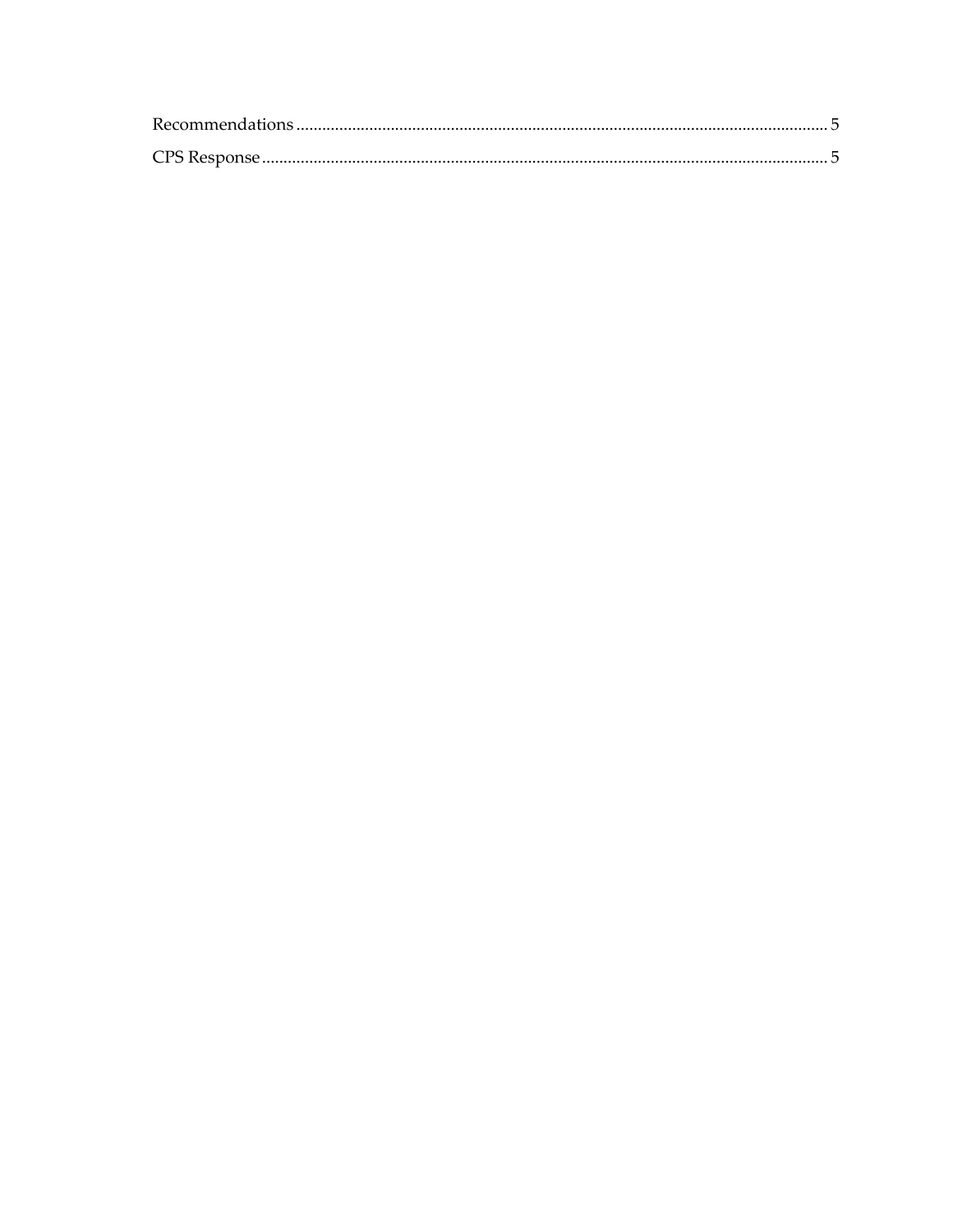## <span id="page-3-0"></span>**Region 3**

### <span id="page-3-1"></span>**Case Issue**

A case involving neglectful supervision, substance abuse by an adult caretaker, and a car accident resulting in life-threatening injuries.

#### <span id="page-3-2"></span>**Recommendations**

- The team thought that CPS staff did not take the caregiver's criminal or CPS history in consideration when assessing risk or appropriate services for the family.
- Staff needs training on how to work with family members on sensitive cases so they can get the necessary information, but also show compassion.
- Staff need to check their biases, avoid appearing judgmental and understand that family members are also affected by drug use.
- CPS staff need more information about and understanding of protective orders.
- The team thought that high caseloads and lack of time for the caseworkers was a barrier in this case.

#### <span id="page-3-3"></span>**CPS Response**

• CPS offers Drug Use 101, an online training for staff that address a variety of topics including drug testing and a general understanding of substance use. This training includes information that drug use does not equal addiction or dependence. Staff are encouraged to treat every case individually in order to address a particular family's strengths and needs. The CPS Practice Model promotes the need to set aside biases and find the individual strengths and needs of each family unit and work to empower the family to find the best way to address the issues. The CPS Practice Model can be found here: [https://www.dfps.state.tx.us/Child\\_Protection/Transformation/documents/Practice\\_Model\\_](https://www.dfps.state.tx.us/Child_Protection/Transformation/documents/Practice_Model_Children_First.pdf) [Children\\_First.pdf](https://www.dfps.state.tx.us/Child_Protection/Transformation/documents/Practice_Model_Children_First.pdf)

In January 2018 The Substance Use Practice Guide was published to assist staff working with families impacted by substance use issues and it is aligned with the CPS Practice Model. The Substance Use Practice Guide can be found here: [http://www.dfps.state.tx.us/handbooks/CPS/Resource\\_Guides/Substance\\_Use\\_Resource\\_Gu](http://www.dfps.state.tx.us/handbooks/CPS/Resource_Guides/Substance_Use_Resource_Guide.pdf) [ide.pdf](http://www.dfps.state.tx.us/handbooks/CPS/Resource_Guides/Substance_Use_Resource_Guide.pdf)

- CPS staff are informed about the type of circumstances when a protective order might be appropriate. Discussion with the county attorney, district attorney or DFPS regional attorney take place before any steps are taken in a specific case.
- The Practice Guide for CPS Attorneys is an online guide with many useful resources. The Guide was updated in 2016 and is available at

[https://www.dfps.state.tx.us/Child\\_Protection/CPS\\_Attorneys](https://www.dfps.state.tx.us/Child_Protection/CPS_Attorneys)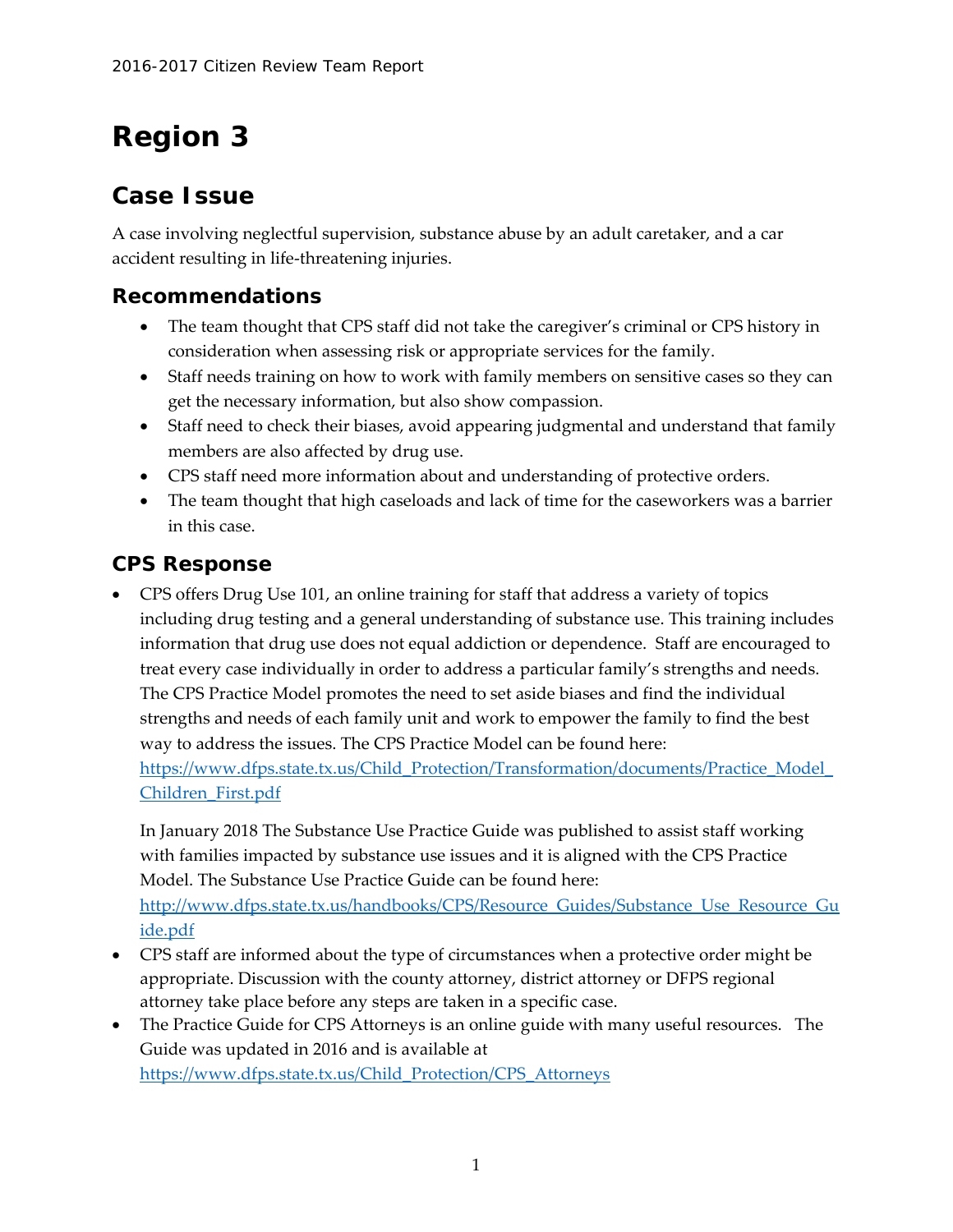## <span id="page-4-0"></span>**Region 4**

### <span id="page-4-1"></span>**Case Issue**

A case that involved a fatality of one child and near-fatality of another in the same incident.

#### <span id="page-4-2"></span>**Recommendations**

- The team determined that the main barriers in this case were the need for better communication between CPS and the Texas Rangers and the need for more training on child abuse for local law enforcement. The team recommended that the training could be coordinated with the Child Advocacy Center's Multi-disciplinary Team.
- In cases involving a fatality and such serious injury to a child the CPS staff may require increased emotional support. The team expressed concern that with some CPS units being short-staff this could be difficult.

#### <span id="page-4-3"></span>**CPS Response**

- Advanced Child Abuse Investigation Joint Training is a certification requirement for senior advanced specialist investigation caseworkers. The training is conducted by Texas Municipal Police Association (TMPA) and is a joint training. DFPS caseworkers may also participate in multi-disciplinary training with the Child Advocacy Center in their area.
- The DFPS Employee Assistance Program (EAP) offers services to assist employees with emotional and behavioral problems. Treatment is confidential, and assessment, crisis intervention, and short-term counseling are free of charge. The EAP can be called on to offer critical incident debriefing when needed.

## <span id="page-4-4"></span>**Region 8**

## <span id="page-4-5"></span>**Case Issue**

A case involving a child who was unrestrained in a vehicle and was injured when the vehicle crashed.

#### <span id="page-4-6"></span>**Recommendations**

- The team felt that insufficient attention was given to the adult's previous CPS history and that the previous case was not well assessed for domestic violence or substance abuse.
- Although the team noted that there was not "much the Department could have done to have anticipated or prevented the accident", they were concerned that in neither CPS case involving this family was there any discussion of the proper use of car seats in the vehicle.
- More follow-up was needed on alcohol assessment given to adult caretaker.

#### <span id="page-4-7"></span>**CPS Response**

• CPS history is considered as part of the risk assessment completed during an Investigation. This includes any history of the parents being victims of abuse as children. The Structured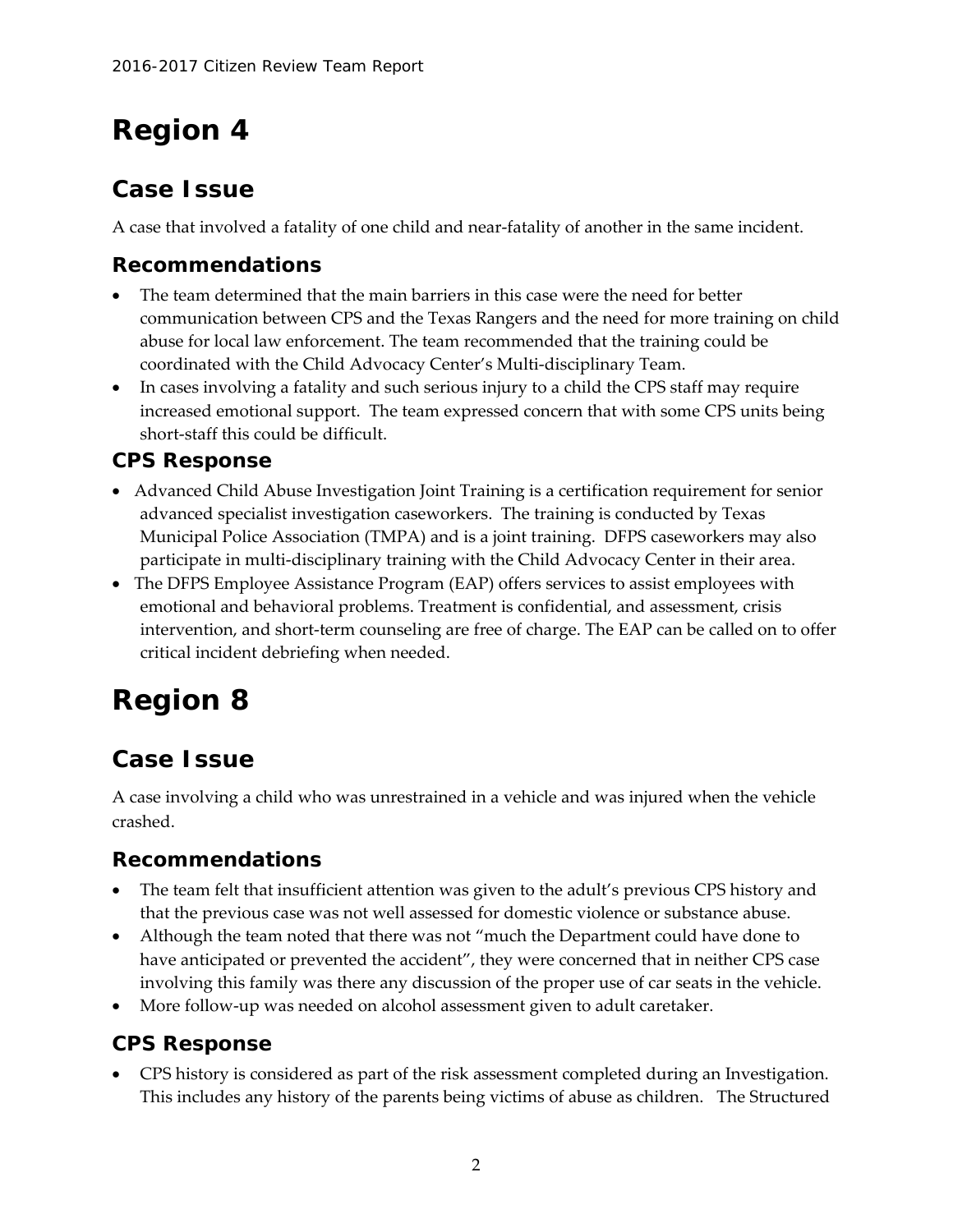Decision Making (SDM) Manual is available here: [http://www.dfps.state.tx.us/handbooks/CPS/Resource\\_Guides/SDM\\_Safety\\_Assessment\\_M](http://www.dfps.state.tx.us/handbooks/CPS/Resource_Guides/SDM_Safety_Assessment_Manual.pdf) [anual.pdf](http://www.dfps.state.tx.us/handbooks/CPS/Resource_Guides/SDM_Safety_Assessment_Manual.pdf) (See page 42-43 of the manual.)

• Families are expected to be familiar with laws regarding car seats and restraints. CPS does not investigate cases of children being unrestrained in a vehicle unless there are other factors indicative of abuse of neglect

## <span id="page-5-0"></span>**Region 10**

### <span id="page-5-1"></span>**Case Issue**

A case where a child suffered a subdural acute hematoma due to physical abuse

#### <span id="page-5-2"></span>**Recommendations**

- The team determined that the assessment of risk and safety was an issue because the amount of time between home visits by CPS caseworkers was too long.
- More communication was needed between the CPS staff, the doctors, and hospital.
- Once practice issue was that an ECI referral was not done timely and the protocols for making the referral was not followed.

#### <span id="page-5-3"></span>**CPS Response**

- Subsequent to this case review policy regarding the Forensic Assessment Center Network (FACN) has been revised. The FACN is comprised of physicians who specialize in child abuse and neglect. They bring a set of knowledge and skills that is critical to the CPS process. They provide case consultation, including medical evaluations, expert witness testimony for court proceedings, and training to DFPS.
- Additions to the FACN policy address:
	- o the function of the FACN;
	- o when and how to make a referral to the FACN;
	- o documenting result from FACN consultation;
	- o how to request an extension while waiting for a response from the FACN.
- Training on the FACN accompanies the policy revision and the FACN resource guide was updated in February 2018.

[http://www.dfps.state.tx.us/handbooks/CPS/Files/CPS\\_pg\\_2120.asp#CPS\\_2137](http://www.dfps.state.tx.us/handbooks/CPS/Files/CPS_pg_2120.asp#CPS_2137)

• Since 2017 the Child Protection app has been available for caseworkers to download to their DFPS-provided iPhones. The app assists CPS, law enforcement and medical personnel when evaluating children who may have been abused.

### <span id="page-5-4"></span>**Case Issue**

A case where a child tested positive for amphetamines, showing numerous symptoms in the emergency room.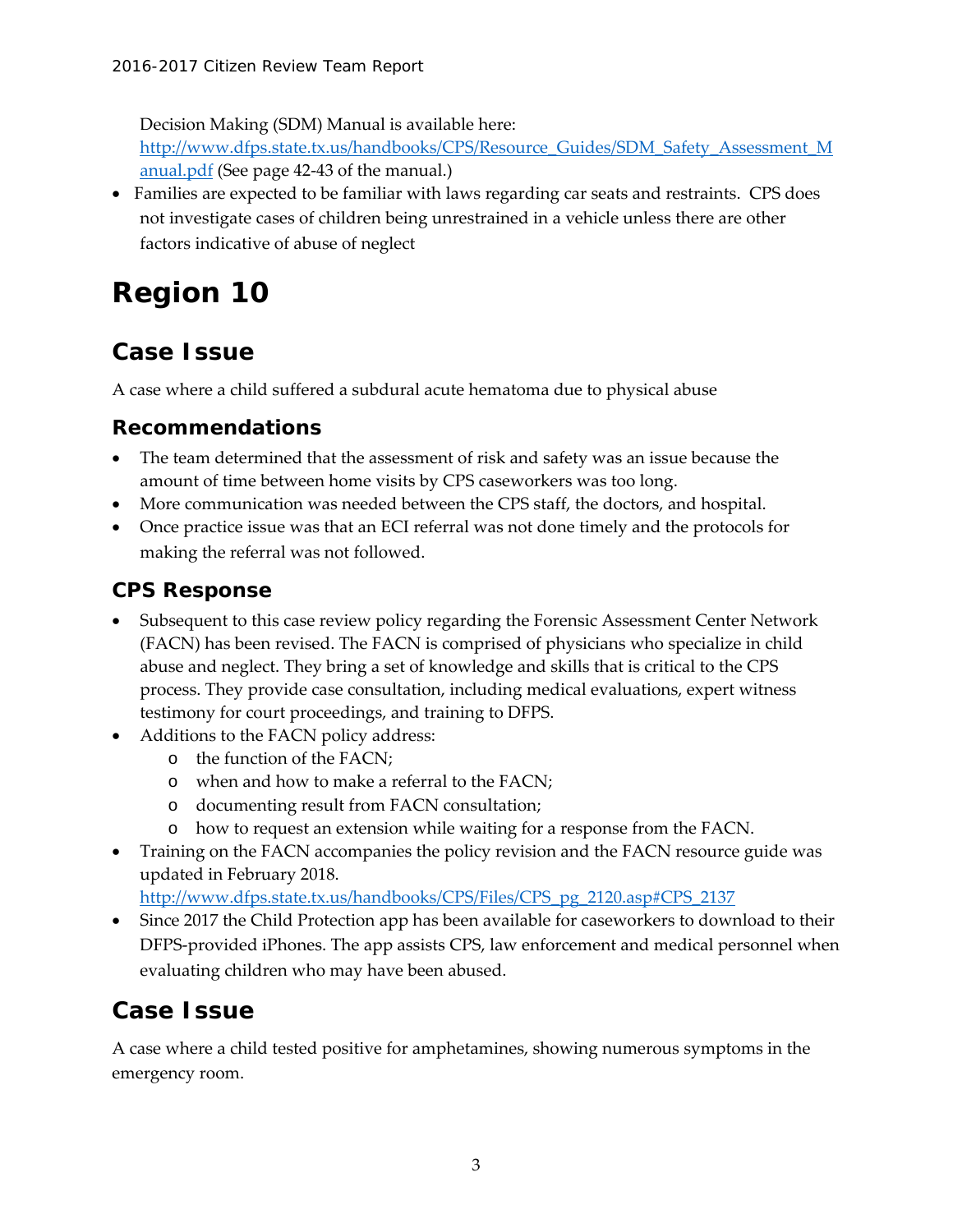#### <span id="page-6-0"></span>**Recommendations**

• The committee thought this was one of the best case records they have reviewed. "The case was well done, everyone was informed and they communicated well." The case was well documented, time frames were followed, and staff did a good job assessing for safety and finding a relative who could provide a safe environment.

#### <span id="page-6-1"></span>**CPS Response**

• No Recommendations.

### <span id="page-6-2"></span>**Case Issue**

A case where an infant was severely physically abused causing brain damage, fractures and brain bleeds.

#### <span id="page-6-3"></span>**Recommendations**

• The team thought the case was worked well and tasks were completed very timely. CPS staff did a good job engaging the non-offending parent and the communication with medical personnel and law enforcement was good. The supervisor guided the case well. Documentation was clear.

#### <span id="page-6-4"></span>**CPS Response**

• No Recommendations.

### <span id="page-6-5"></span>**Case Issue**

A case involving failure to thrive and severe malnourishment.

#### <span id="page-6-6"></span>**Recommendations**

- Overall, the caseworker and supervisor did an outstanding job. Documentation was clear, timely and detailed, good communication with medical staff and law enforcement, appropriate services were offered and parent was engaged.
- The team expressed concern that the hospital did not follow mandated reporting requirements as they did not report to CPS when the child tested positive for drug at birth. This was a missed opportunity for CPS to work with the family prior to this incident.

#### <span id="page-6-7"></span>**CPS Response**

• No Recommendations.